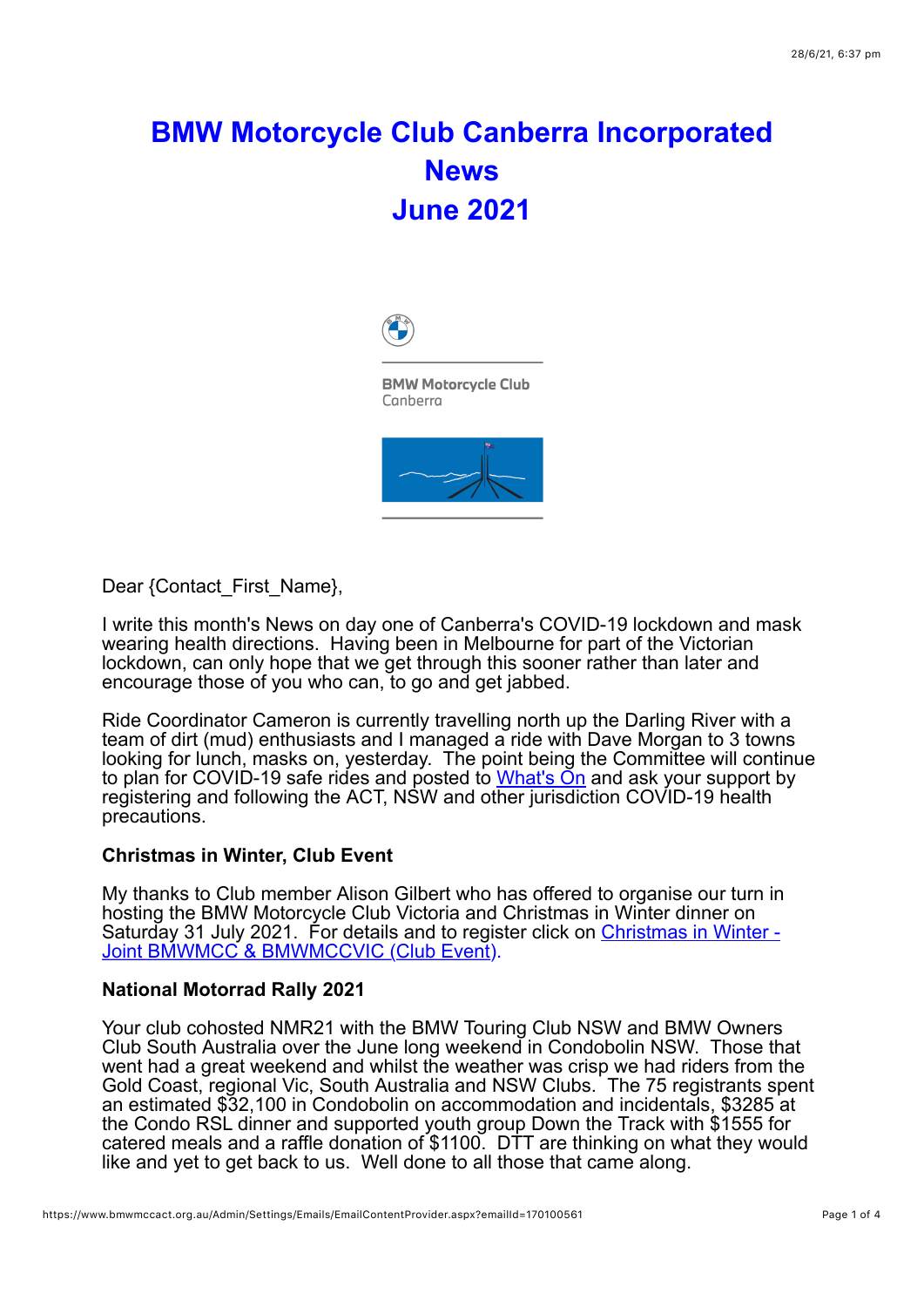

*Down the Track (FB) breakfast cooked to order, Sunday morning*

# **Canberra BMW Motorrad**

Rolfe Classic BMW has undergone a name change and invited Club members to a 'Behind the Scenes' tour of the workshop. Shane (Service Manager) Martine & Bec (Marketing / Support), Michael and Liam (Sales), Glenn (Service Advisor) and Mitchell (Workshop Lead) made our 30 Club members welcome and having provided a generous BBQ dinner then demonstrated BMW Air (factory online tech support to Dealer workshops), answered members questions on sales, spares, mechanical topics and 'how do I...' and offering members first buy on the sales table.

Canberra BMW will offer 10% discount on full priced items including service, workshop, parts and accessories to financial Club members (T&C\*). Members will need to show their membership card and final details are being worked out, TBA.

Until then take advantage of the BMW Australia Winter Service offer and opportunity to get yourself a \$150 voucher to spend on BMW lifestyle accessories. Offer ends 31 July 2021 so click the picture for details and T&C.

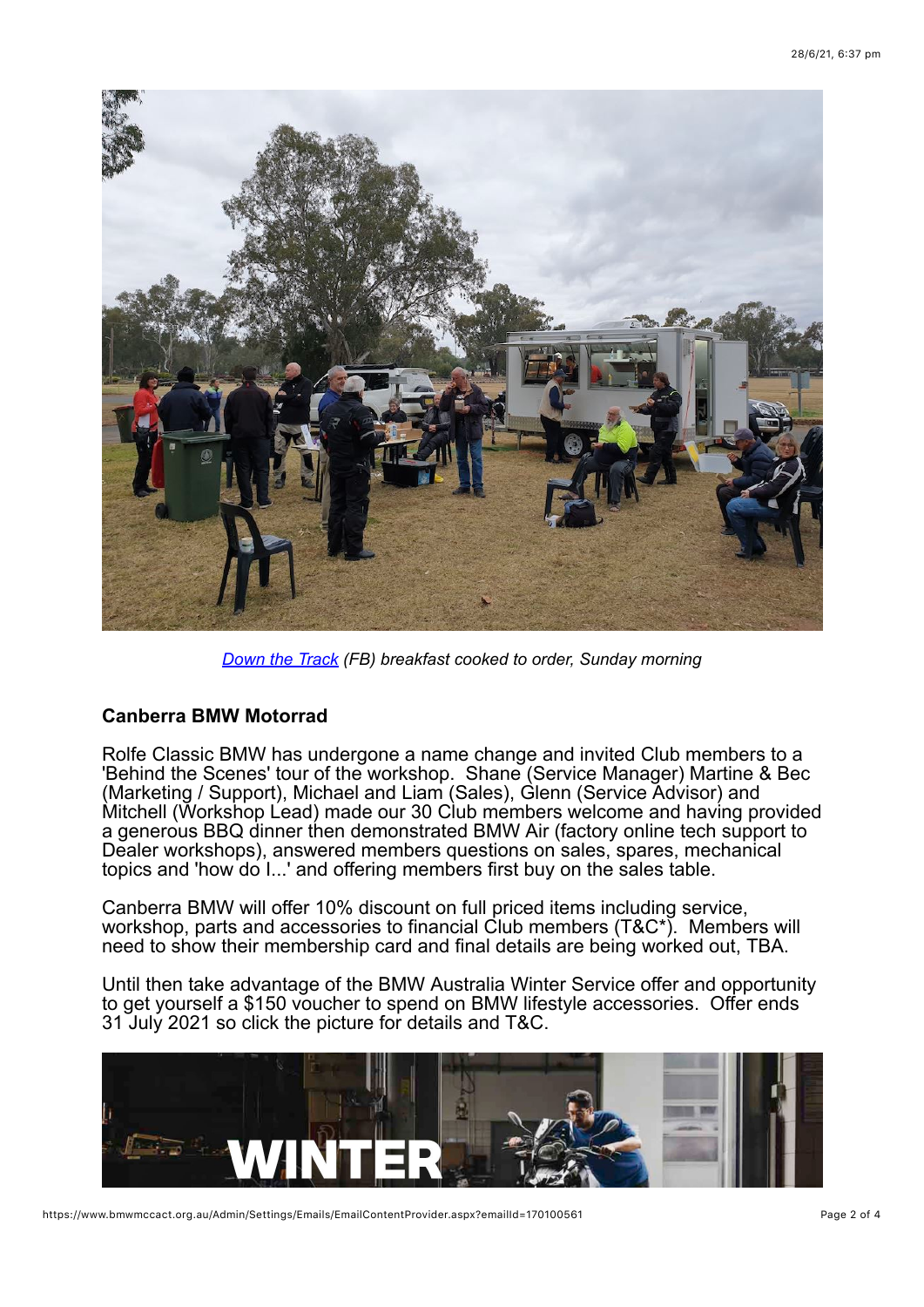

#### **Ian Hahn**

On behalf of Club members, the Committee extends its condolences to Jeanette Hahn and family on the passing of foundation and club life member Ian Hahn 29 May 2021.

Ian is pictured 3rd right at BMW Canberra Motorrad R18 Open Haus 18 Jul 20 and past President and committee member. Whilst riding less in recent times, Ian maintained an active interest in the Club and activities.



# **BMW Motorcycle Club Canberra**

To go with our name change and new logo, the Club website will also be moving (hopefully painlessly) to www.bmwmcc.org.au. Wait until you get a redirection page but after that you will need to update any bookmarks and short cuts.



www.bmwmccact.org.au >

>>>>>>>>>>>>>>>>>>>>

>>> www.bmwmcc.org.au



**BMW Motorcycle Club** Canberra